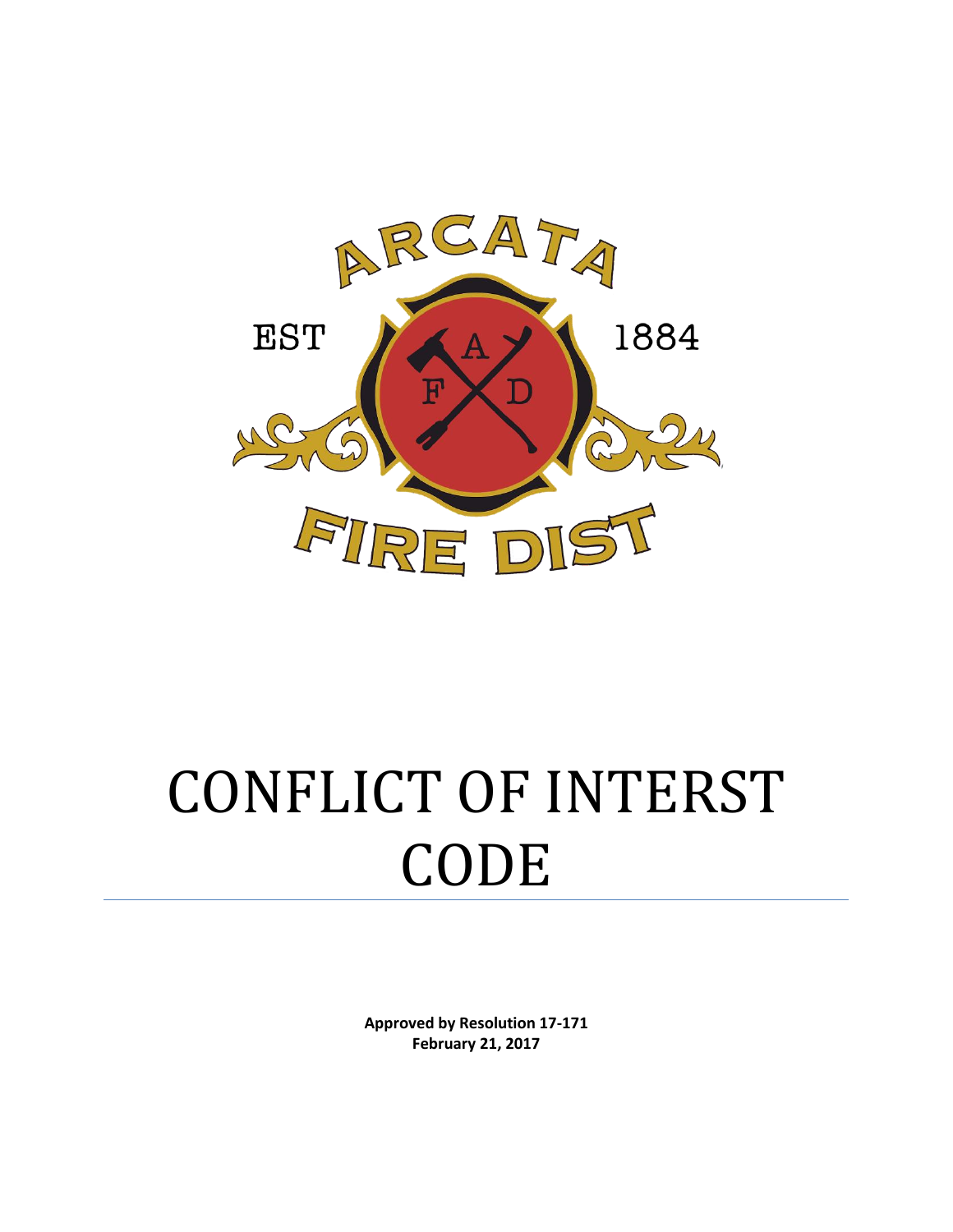# **Table of Contents**

<span id="page-1-0"></span>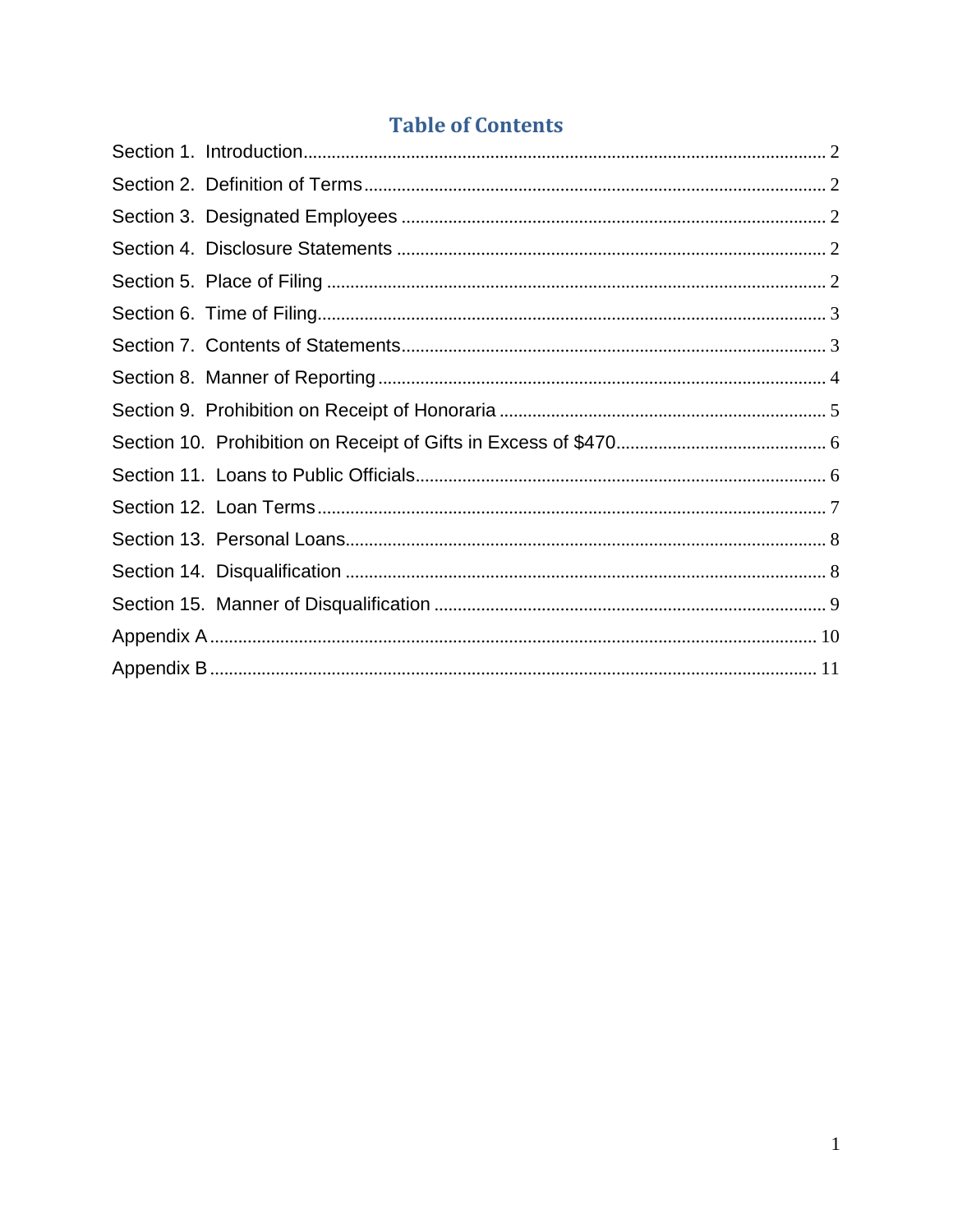#### **Section 1. Introduction**

In compliance with the Political Reform Act of 1974, California Government Code Section 81000, et seq., and specifically with Section 87300, et seq., the Arcata Fire Protection District hereby adopts this Conflict of Interest Code, which shall be applicable to all designated employees of the agency. The requirements of the Code are in addition to other requirements of the Act such as the general prohibition against conflicts of interest contained in Government Code Section 87100, and to any other state or local laws pertaining to conflicts of interest.

#### **Section 2. Definition of Terms**

<span id="page-2-0"></span>The definitions contained in the Political Reform Act of 1974, the regulations of the Fair Political Practices Commission (2 Cal. Adm. Code Sections 18100 et seq.) and any amendments to the Act or regulations, are incorporated by reference into this Conflict of Interest Code.

### **Section 3. Designated Employees**

<span id="page-2-1"></span>The persons holding positions listed in Appendix A are designated employees. It has been determined that these officers and employees make or participate in the making of decisions, which may foreseeably have a material effect on financial interests.

### **Section 4. Disclosure Statements**

<span id="page-2-2"></span>A designated employee shall be assigned one or more of the disclosure categories set forth in Appendix B. It has been determined that the financial interests set forth in a designated employees disclosure category are the types of financial interests which he or she foreseeably can affect materially through the conduct of his or her office. Each designated employee shall file statements of economic interests disclosing his or her financial interest as required by the applicable disclosure category.

### **Section 5. Place of Filing**

<span id="page-2-3"></span>All designated employees required to submit a statement of economic interests shall file the original with the Secretary of the Board of Directors who shall be the filing officer for all designated employees excluding the Board of Directors.

Within five days of receipt of the statement of economic interests from the Board of Directors, the Board Secretary will make and retain a copy and forward the originals of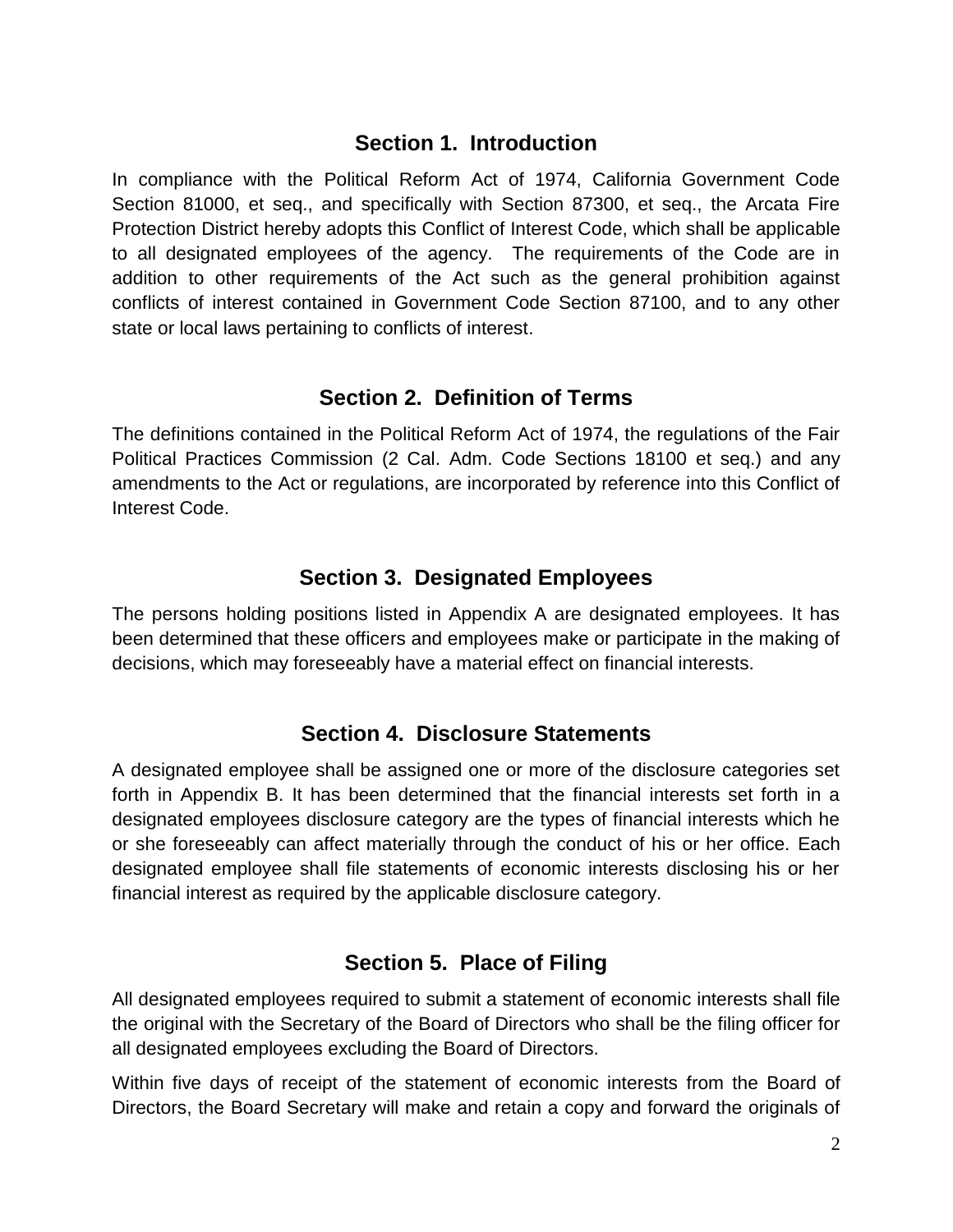these statements to the Humboldt County Office of Elections, whom the FPPC has designated as the filing officer for elected officials. The Office of Elections shall forward the original statements to the California Fair Political Practices Commission.

# **Section 6. Time of Filing**

<span id="page-3-0"></span>*Initial Statements* - All designated employees employed by the agency on the effective date of this Code shall file statements within thirty (30) days after the effective date of this Code.

#### *Assuming Office Statements*

- 1. All persons assuming designated positions after the effective date of this Code, which are designated positions, shall file statements within thirty (30) days after assuming the position.
- 2. All persons appointed, promoted or transferred to designated positions after the effective date of the Code, shall file statements within ten (10) days after assuming office.

*Annual Statements* - All designated employees shall file statements no later than January  $31<sup>st</sup>$  of each year. Original documents forwarded to the County must be submitted to the FPPC no later than April 1<sup>st</sup> of each year.

*Leaving Office Statements* - All persons who leave designated positions shall file statements within thirty (30) days after leaving office.

*Candidate Statements* – All candidates (including incumbents), for offices specified in Government Code Section 87200, must file statements no later than the final filing date for their declaration of candidacy. This statement shall not be required if the candidate has filed any statement (other than a leaving office statement) for the same jurisdiction within sixty (60) days before filing a declaration of candidacy or other nomination documents.

### **Section 7. Contents of Statements**

<span id="page-3-1"></span>*Contents of Initial Statements* - Initial statements shall disclose any reportable investments and interest in real property held on the effective date of the Code.

*Assuming Office Statements* - Assuming office statements shall disclose any reportable investments, interests in real property and business positions held on the date of assuming office. Additionally, income (including loans, gifts, and travel payments) received during the twelve (12) months prior to the date the office is assumed.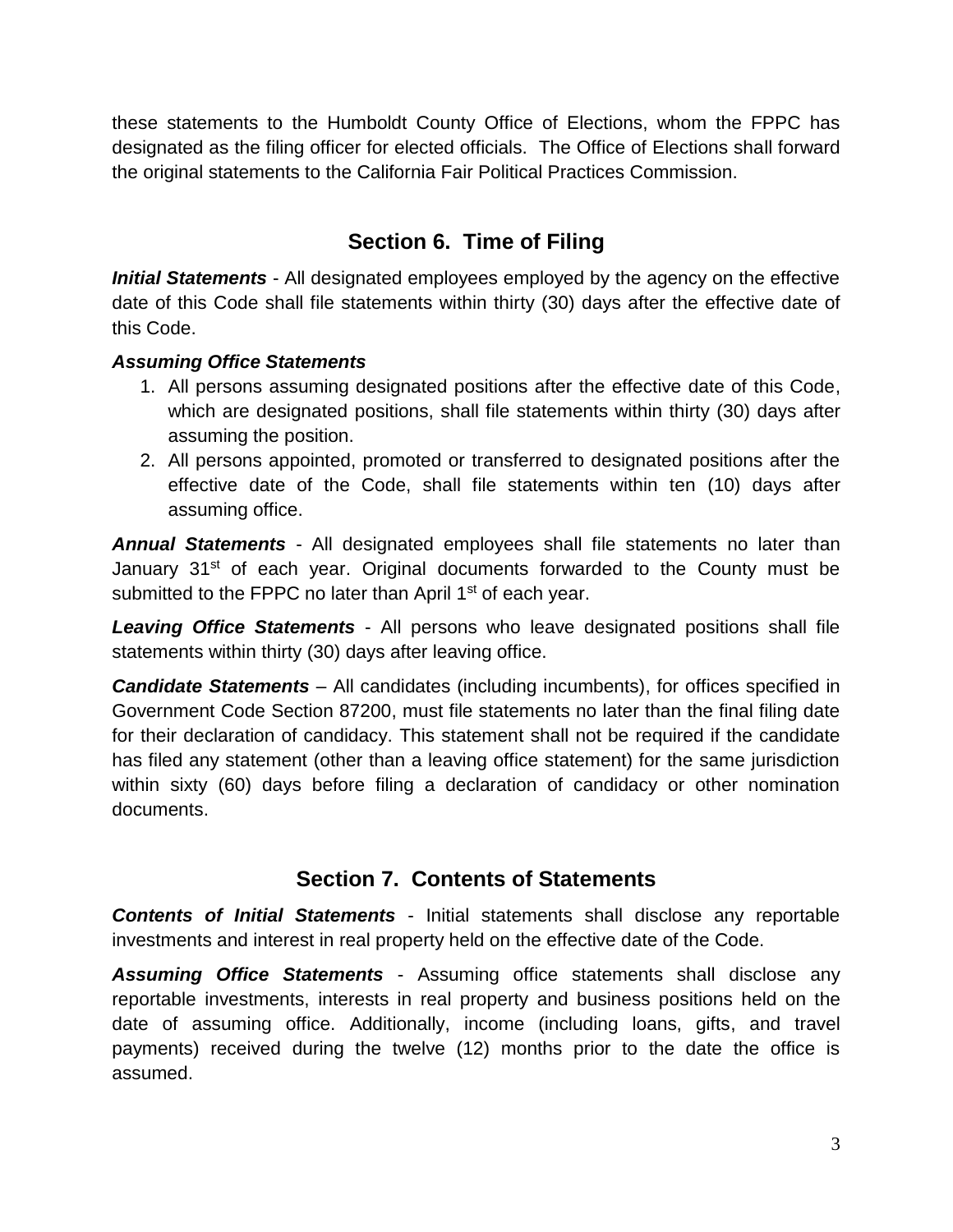*Contents of Annual Statements* - Annual statements shall disclose any reportable investments, interest in real property, business positions held and income (including loans, gifts, and travel payments) received during the period covered by the statement, provided, however, that the period covered by an employee's first annual statement shall begin on the effective date of the Code or the date of assuming office, whichever is later.

*Contents of Leaving Office Statements* - Leaving office statements shall disclose reportable investments, interests in real property, business positions held and income (including loans, gifts, and travel payments) received during the period between the closing date of the last statement filed and the date of leaving office.

*Contents of Candidate Statements* - Candidate statements shall disclose reportable investments, interests in real property and business positions held on the date of filing the declaration of candidacy. Additionally, income (including loans, gifts, and travel payments) received during the twelve (12) months prior to the date of filing the declaration of candidacy must also be reported.

# **Section 8. Manner of Reporting**

<span id="page-4-0"></span>Disclosure statements shall be made on forms supplied by Arcata Fire Protection District and shall contain the following information:

*Contents of Investment and Real Property Reports* - When an investment or interest in real property is required to be reported, the statement shall contain the following:

- 1. A statement of the nature of the investment or interest.
- 2. The name of the business entity in which each investment is held and a general description of the business activity in which the business entity is engaged.
- 3. The address or other precise location of the real property.
- 4. A statement whether the fair market value of the investment or interest in real property exceeds two thousand dollars (\$2,000), exceeds ten thousand dollars (\$10,000), exceeds one hundred thousand dollars (\$100,000) or exceeds one million dollars (\$1,000,000).

*Contents of Personal Income Reports* - When personal income is required to be reported, the statement shall contain:

- 1. The name and address of each source of income aggregating five hundred dollars (\$500) or more in value, or fifty dollars (\$50) or more in value if the income was a gift, and a general description of the business activity, if any, of each source;
- 2. A statement whether the aggregate value of income from each source was one thousand dollars (\$1,000) or less, greater than one thousand dollars (\$1,000), or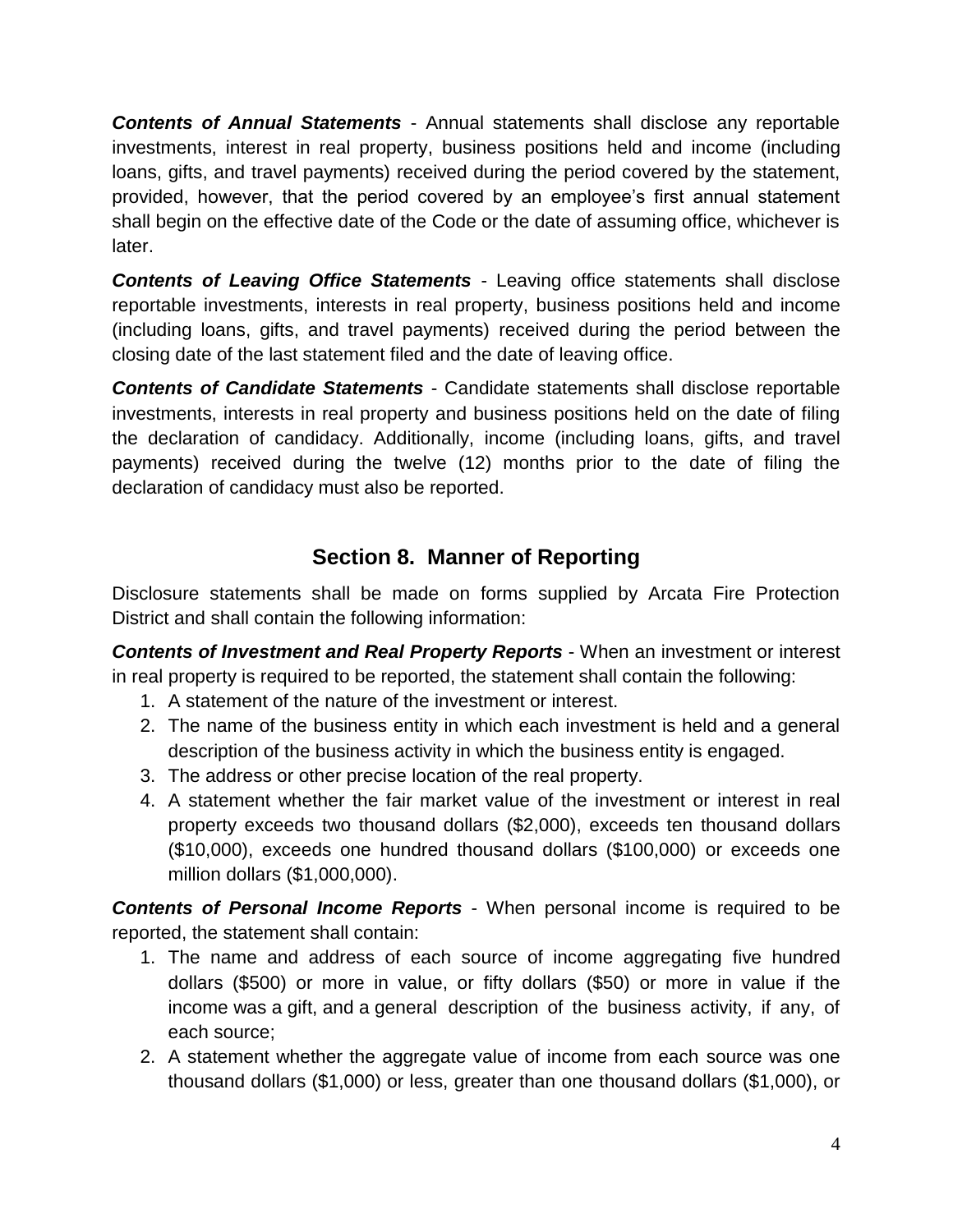greater than ten thousand dollars (\$10,000) or greater than one hundred thousand dollars (\$100,00);

- 3. A description of the consideration, if any, for which the income was received;
- 4. In the case of a gift, the name, address and business activity of the donor and any intermediary through which the gift was made, a description of the gift, the amount or value of the gift and the date on which the gift was received.
- 5. In the case of a loan, the annual interest rate and security, if any, given for the loan and the term of the loan.

*Contents of Business Entity Income Reports* - When income of a business entity, including income of a sole proprietorship, is required to be reported, the statement shall contain:

- 1. The name, address and a general description of the business activity of the business entity;
- 2. In the case of a business entity which provides legal or brokerage services, the name of every person who paid fees to the business entity if the filer's pro rata share of fees from such person was equal to or greater than one thousand dollars (\$1,000);
- 3. In the case of a business entity not covered by paragraph (2), the name of every person from whom the business entity received payments if the filer's pro rata share of gross receipts from such person was equal to or greater than then thousand dollars (\$10,000).

*Contents of Management Position Reports* - When management positions are required to be reported, a designated employee shall list the name and address of each business entity in which he or she is a director, officer, partner, trustee, employee, or in which he or she holds any position of management, a description of the business activity in which the business entity is engaged, and the designated employee's position with the business entity.

*Acquisition of Disposal During Reporting Period* - In the case of an annual or Leaving Office Statement, if an investment or interest in real property was partially or wholly acquired or disposed of during the period covered by the statement, the statement shall contain the date of acquisition of disposal.

# **Section 9. Prohibition on Receipt of Honoraria**

<span id="page-5-0"></span>No designated employee shall accept any honorarium from any source, if the employee would be required to report the receipt of income or gifts from that source on his/her statement of economic interests.

Subdivisions (a), (b), and (c) of the Government Code Section 89501 shall apply to the prohibitions in this section. This section shall not limit or prohibit payments, advances,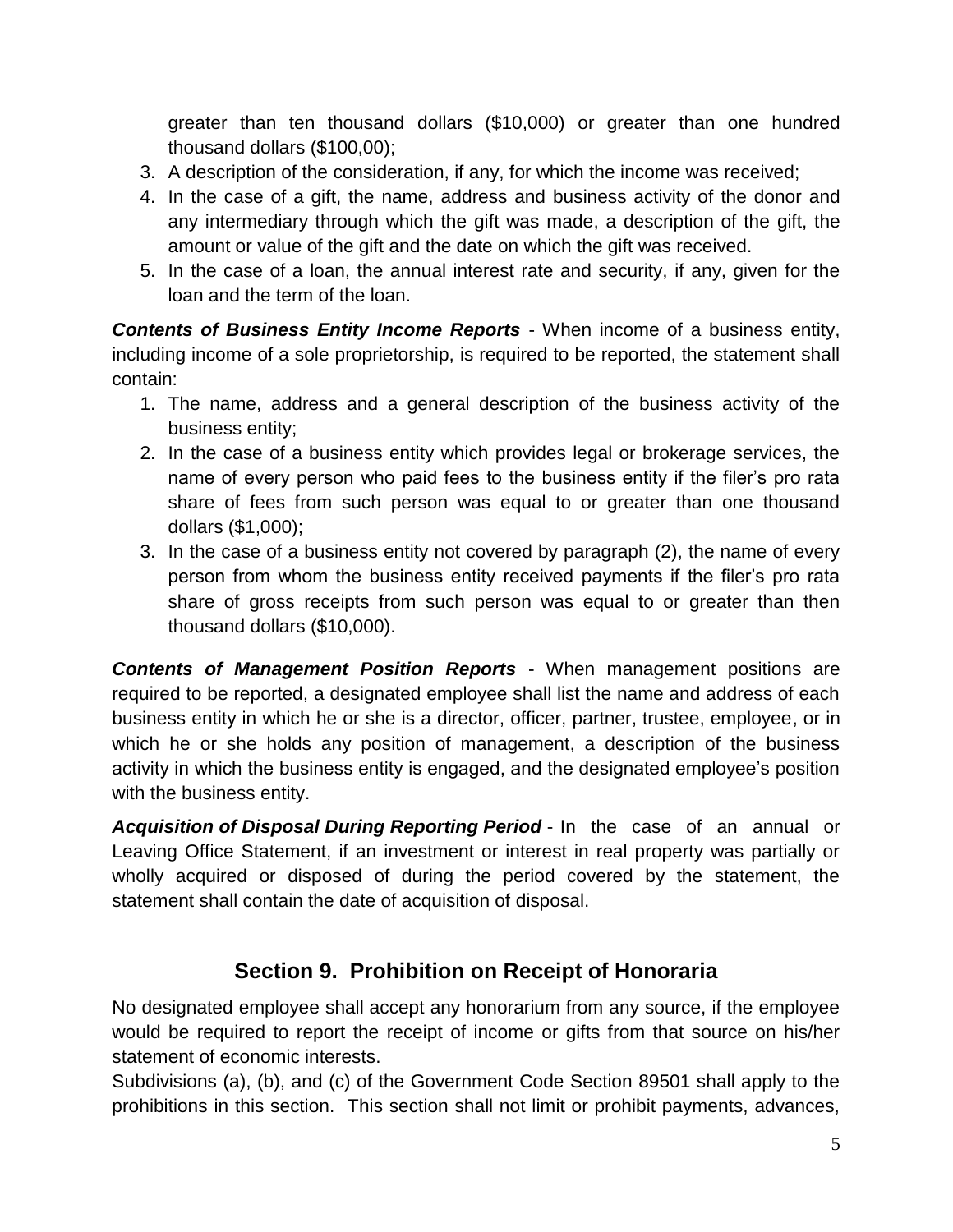or reimbursements for travel and related lodging and substance authorized by Government Code Section 89506.

## <span id="page-6-0"></span>**Section 10. Prohibition on Receipt of Gifts in Excess of \$470**

No designated employee shall accept gifts with a total value of more than \$470 in a calendar year from any single source, if the employee would be required to report the receipt of income or gifts from that source on his/her statement of economic interests.

Subdivisions (e), (f), and (g) of Government Code Section 89503 shall apply to the prohibitions in this section.

# **Section 11. Loans to Public Officials**

<span id="page-6-1"></span>No elected officer of a state or local government agency shall, from the date of his/her election to office through the date that he/she vacates office, receive a personal loan from an officer, employee, member, or consultant of the state or local government agency in which the elected officer holds office or over which the elected officer's agency has direction and control.

No public official who is exempt from the state civil service system pursuant to subdivisions (c), (d), (e), (f), and (g) of Section 4 of Article VII of the Constitution shall, while he or she holds office, receive a personal loan from any officer, employee, member, or consultant of the state or local government agency in which the public official holds office or over which the public official's agency has direction and control. This subdivision shall not apply to loans made to a public official whose duties are solely secretarial, clerical, or manual.

No elected officer of a state or local government agency shall, from the date of his or her election to office through the date that he or she vacates office, receive a personal loan from any person who has a contract with the state or local government agency to which that elected officer has been elected or over which that elected officer's agency has direction and control. This subdivision shall not apply to loans made by banks or other financial institutions or to any indebtedness created as part of a retail installment or credit card transaction, if the loan is made or the indebtedness created in the lender's regular course of business on terms available to members of the public without regard to the elected officer's official status.

No public official who is exempt from the state civil service system pursuant to subdivisions (c), (d), (e), (f), and (g) of Section 4 of Article VII of the Constitution shall, while he or she holds office, receive a personal loan from any person who has a contract with the state or local government agency to which that elected officer has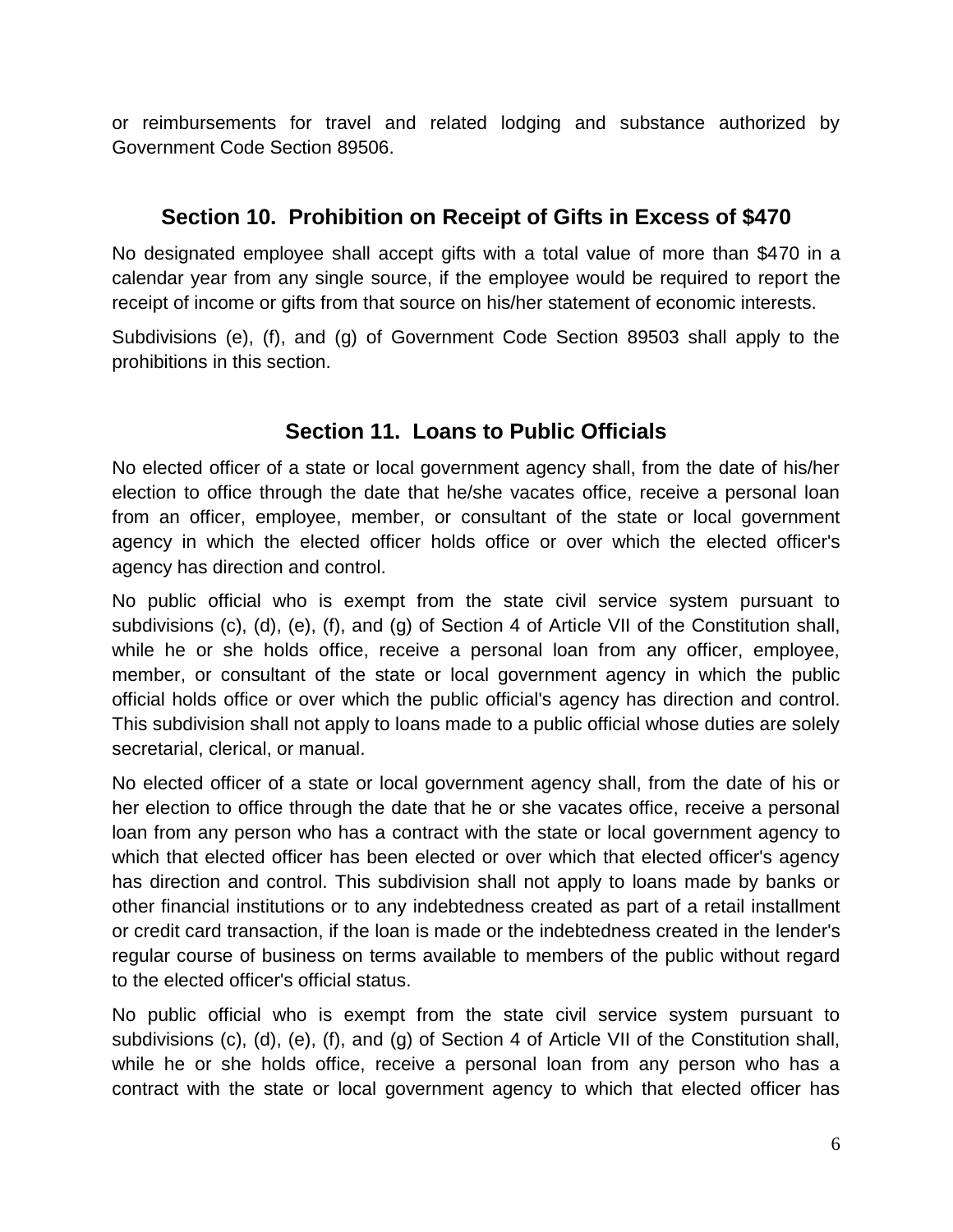been elected or over which that elected officer's agency has direction and control. This subdivision shall not apply to loans made by banks or other financial institutions or to any indebtedness created as part of a retail installment or credit card transaction, if the loan is made or the indebtedness created in the lender's regular course of business on terms available to members of the public without regard to the elected officer's official status. This subdivision shall not apply to loans made to a public official whose duties are solely secretarial, clerical, or manual.

This section shall not apply to the following:

- 1. Loans made to the campaign committee of an elected officer or candidate for elective office.
- 2. Loans made by a public official's spouse, child, parent, grandparent, grandchild, brother, sister, parent-in-law, brother-in-law, sister-in-law, nephew, niece, aunt, uncle, or first cousin, or the spouse of any such persons, provided that the person making the loan is not acting as an agent or intermediary for any person not otherwise exempted under this section.
- 3. Loans from a person, which, in the aggregate, do not exceed \$500 at any given time.
- 4. Loans made, or offered in writing, before January 1, 1998.

# **Section 12. Loan Terms**

<span id="page-7-0"></span>Except as set forth in subdivision (b), no elected officer of a state or local government agency shall, from the date of his or her election to office through the date he or she vacates office, receive a personal loan of \$500 or more, except when the loan is in writing and clearly states the terms of the loan, including the parties to the loan agreement, date of the loan, amount of the loan, term of the loan, date or dates when payments shall be due on the loan and the amount of the payments, and the rate of interest paid on the loan.

This section shall not apply to the following types of loans:

- 1. Loans made to the campaign committee of the elected officer.
- 2. Loans made to the elected officer by his or her spouse, child, parent, grandparent, grandchild, brother, sister, parent-in-law, brother-in-law, sister-inlaw, nephew, niece, aunt, uncle, or first cousin, or the spouse of any such person, provided that the person making the loan is not acting as an agent or intermediary for any person not otherwise exempted under this section. (3) Loans made, or offered in writing, before January 1, 1998.

Nothing in this section shall exempt any person from any other provision of Title 9 of the Government Code.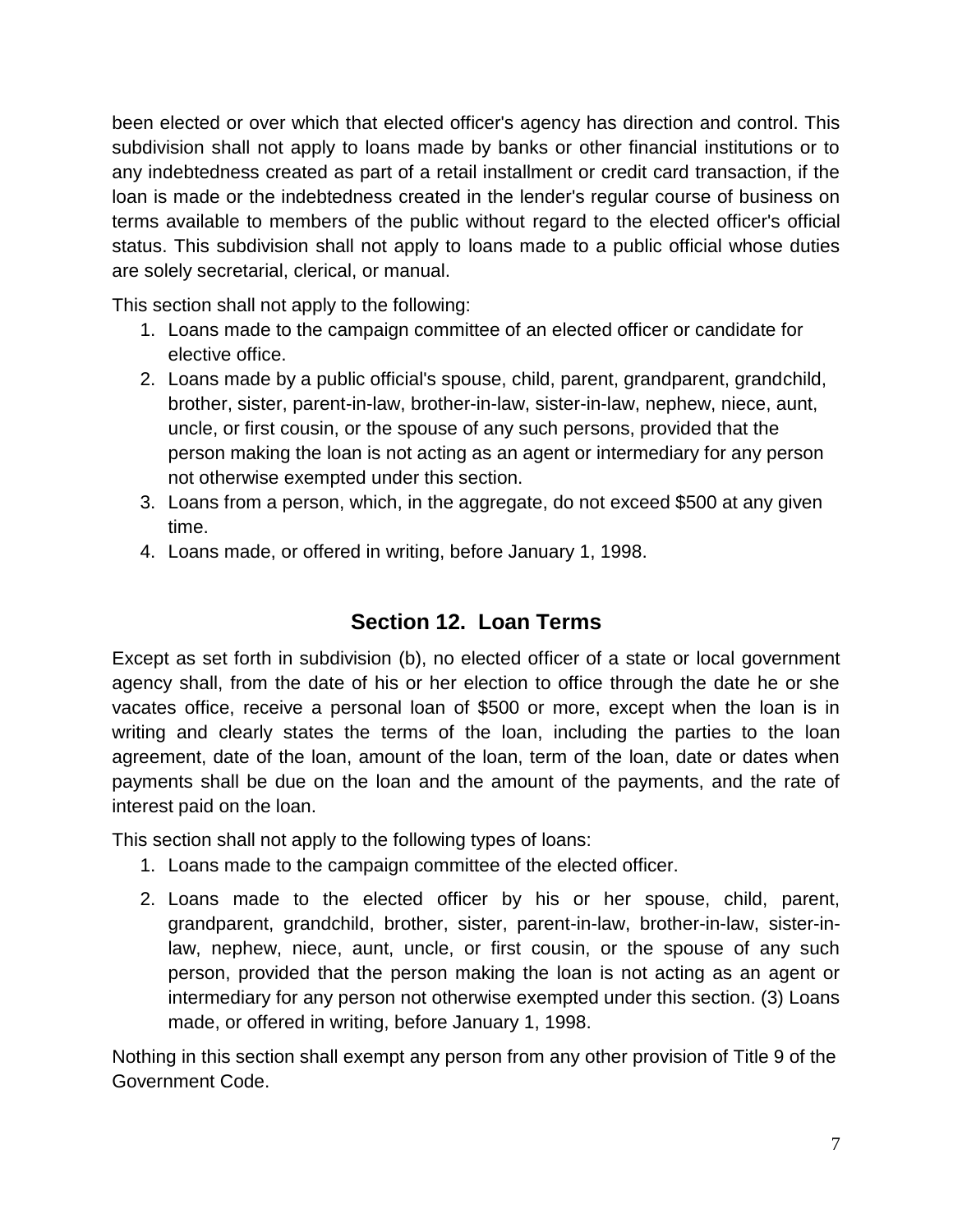### **Section 13. Personal Loans**

<span id="page-8-0"></span>Except as set forth in the next paragraph, a personal loan received by any designated employee shall become a gift to the designated employee for the purposes of this section in the following circumstances:

- 1. If the loan has a defined date or dates for repayment, when the statute of limitations for filing an action for default has expired.
- 2. If the loan has no defined date or dates for repayment, when one year has elapsed from the later of the following:
	- a. The date the loan was made.
	- b. The date the last payment of \$100 or more was made on the loan.
	- c. The date upon which the debtor has made payments on the loan aggregating to less than \$250 during the previous 12 months

This section shall not apply to the following types of loans:

- 1. A loan made to the campaign committee of an elected officer or a candidate for elective office.
- 2. A loan that would otherwise not be a gift as defined in this title.
- 3. A loan that would otherwise be a gift as set forth under subdivision (a), but on which the creditor has taken reasonable action to collect the balance due.
- 4. A loan that would otherwise be a gift as set forth under subdivision (a), but on which the creditor, based on reasonable business considerations, has not undertaken collection action. Except in a criminal action, a creditor who claims that a loan is not a gift on the basis of this paragraph has the burden of proving that the decision for not taking collection action was based on reasonable business considerations.
- 5. A loan made to a debtor who has filed for bankruptcy and the loan is ultimately discharged in bankruptcy.

Nothing in this section shall exempt any person from any other provisions of Title 9 of the Government Code.

### **Section 14. Disqualification**

<span id="page-8-1"></span>Designated employees must disqualify themselves from making, participating in the making or using their official position to influence the making of any governmental decision, which will foreseeably have a material financial effect, distinguishable from its effect on the public generally, on:

1. Any business entity in which the designated employee has a direct or indirect investment worth more than two thousand dollars (\$2,000);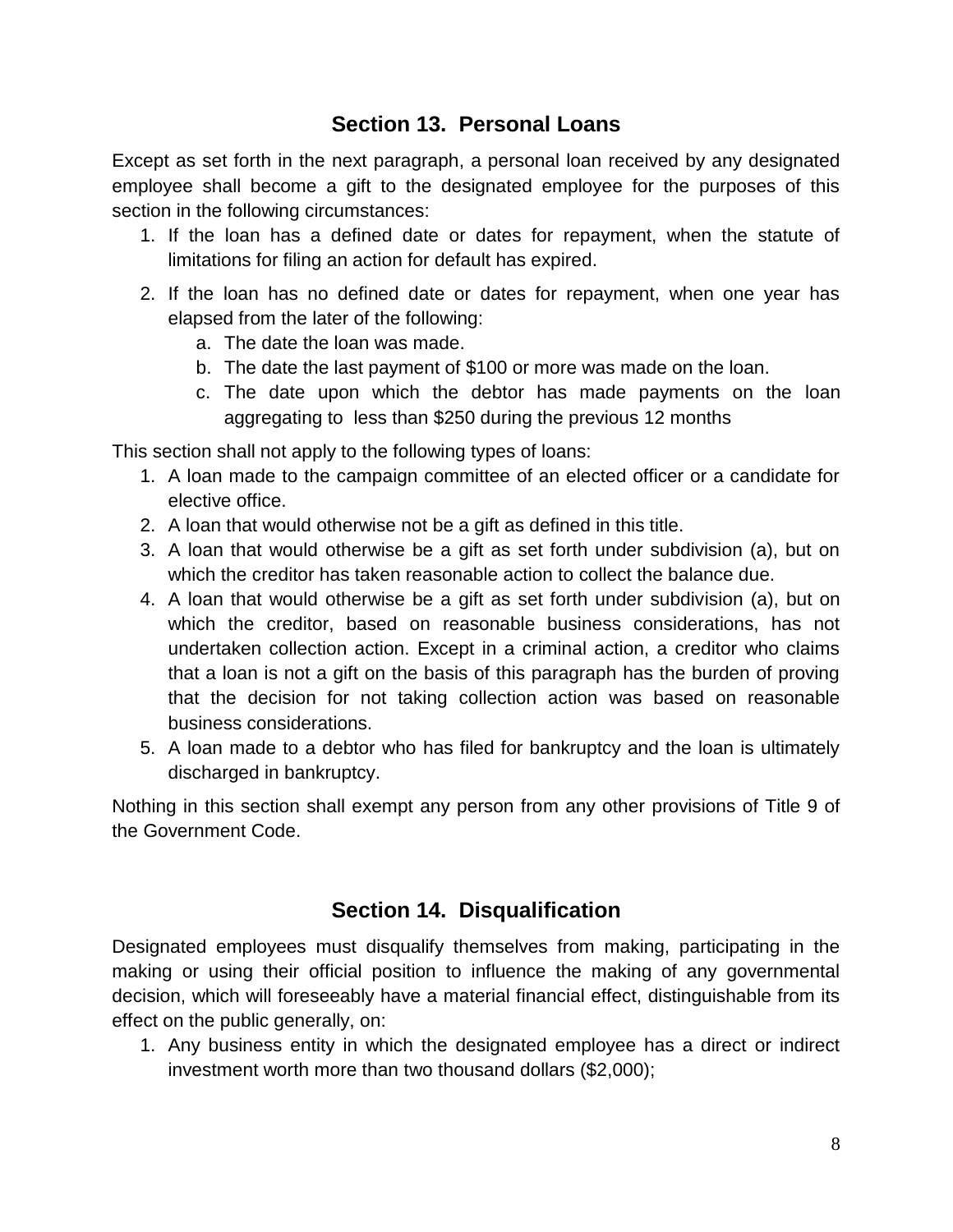- 2. Any real property in which the designated employee has a direct or indirect interest worth more than two thousand dollars (\$2,000);
- 3. Any source of income, other than loans by a commercial lending institution in the regular course of business, aggregating five hundred dollars (\$500) or more in value received by or promised to the designated employee within twelve months prior to the time when the decision is made; or
- 4. Any business entity in which the designated employee is a director, officer, partner, trustee, employee or holds any position of management.
- 5. Any donor of, or intermediary or agent for a donor of, a gift or gifts aggregating \$470 or more provided to, received by, or promised to the designated employee within twelve(12) months prior to the time when the decision is made.

No designated employee shall be prevented from making or participating in the making of any decision to the extend his or her participation is legally required for the decision to be made. (The fact that the designated employee's vote is needed to break a tie does not make his or her participation legally required for purposes of this section).

# **Section 15. Manner of Disqualification**

<span id="page-9-0"></span>A designated employee required to disqualify himself or herself shall notify his or her supervisor in writing. This notice shall be forwarded to the Chairman of the Board, who shall record the employee's disqualification. Upon receipt of such statement, the supervisor shall reassign the matter to another employee.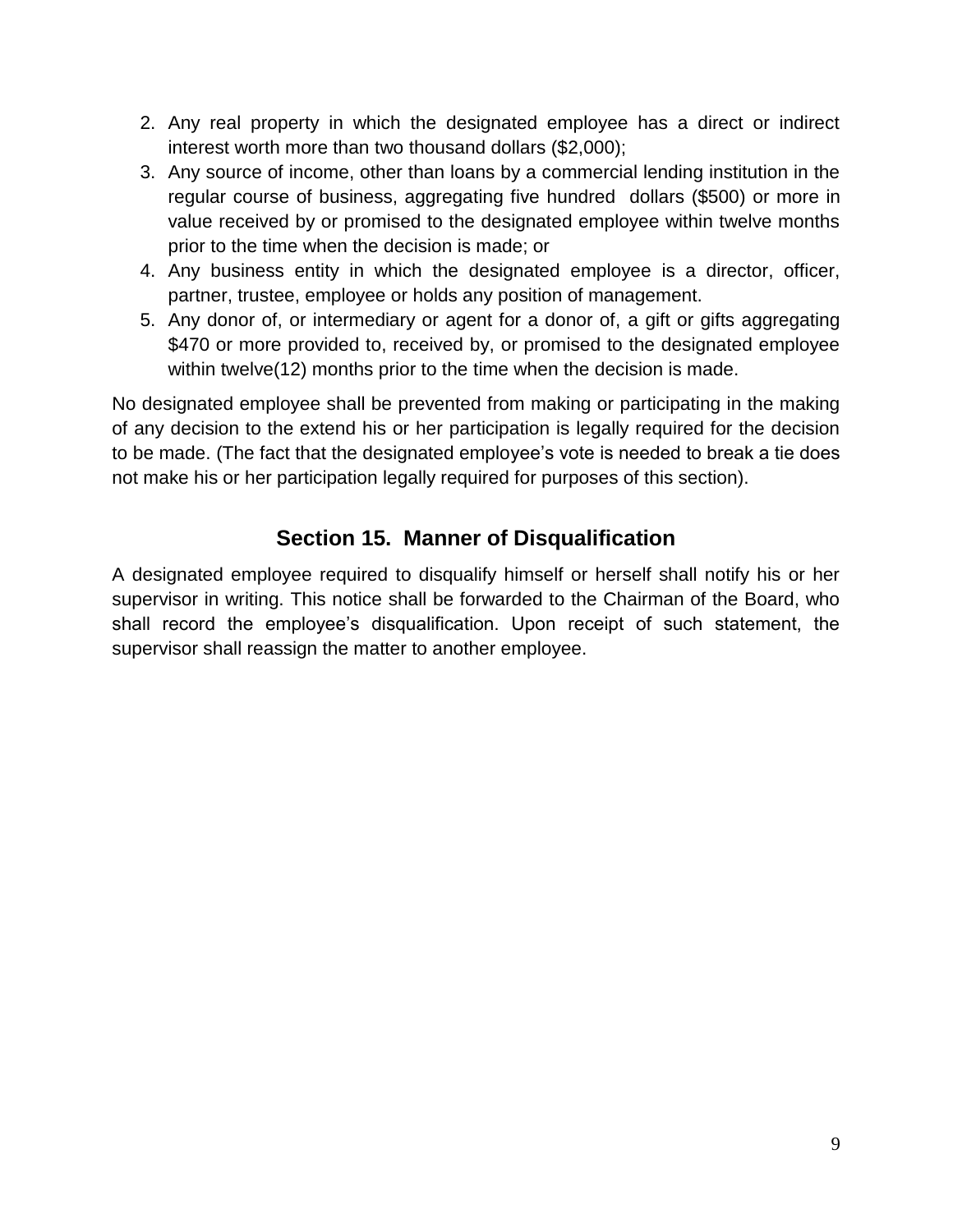# **Appendix A**

<span id="page-10-0"></span>

| <b>Designated Positions</b>       | <b>Disclosure Categories</b> |
|-----------------------------------|------------------------------|
| Members of the Board of Directors | All                          |
| Fire Chief                        | All                          |
| <b>Battalion Chief(s)</b>         | All                          |